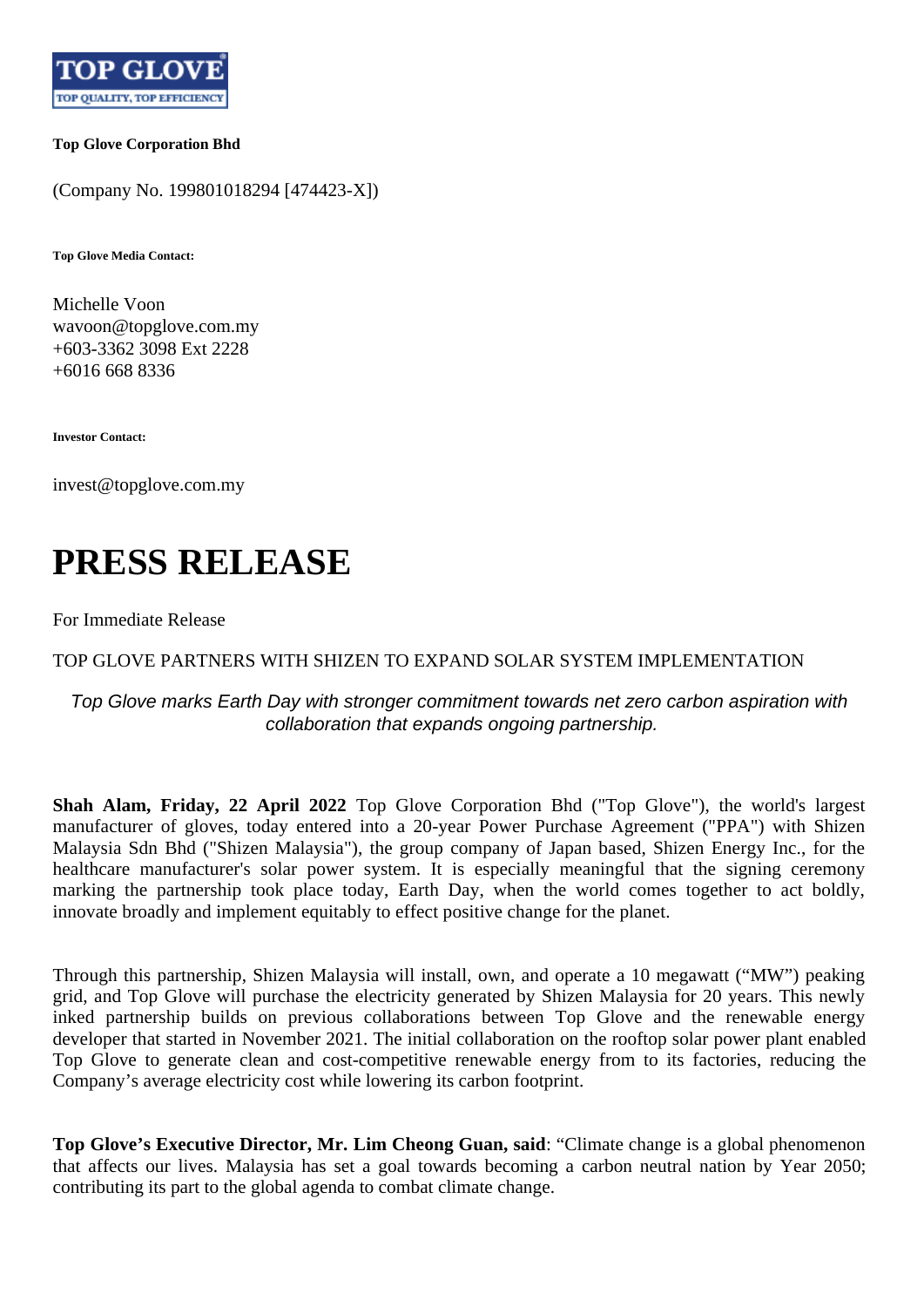"As a homegrown Malaysian company with a global reach, Top Glove has a responsibility in supporting the national agenda of minimising the impact that our operations have on the environmental management system, and in part, we are working closely with Shizen Malaysia on a solar energy component to achie our goal of reducing the Company's carbon emissions intensity by 25 percent by FY2025 as Top Glove ai towards becoming carbon free in the future."

Shizen Malaysia's Chief Executive Officer, Mr. Alvin Koh, said: "We are delighted to expand on a long term partnership with Top Glove, a Company that shares our vision of a greener world for all.

"Given the growing awareness on the benefits of renewable energy ("RE") and its importance in lesseni global warming, we are confident that more industry players will turn to RE as part of their environmentalisti agenda."

To date, eight of Top Glove's factories in Malaysia have been equipped with solar energy systems wh plans are underway for sixteen more factories by 2023. With this PPA, Top Glove's total solar capacity w increase from 5.34 MWp to 15.47 MWp, saving about 13,000 tonnes of CO2 emissions annually. This is t equivalent of planting around 400,000 trees in order to absorb this amount of CO2.

For more information on Top Glove, please [visit https://www.topglove.com](https://www.topglove.com/home)

\_#####\_

About Top Glove Corporation Bhd

Top Glove Corporation Bhd is listed on the Bursa Malaysia Stock Exchange Main Board and Singapo Exchange Mainboard. It is also one of the component stocks of the MSCI Global Standard Index, FTS Bursa Malaysia KLCI Index, FBM Top 100 Index, FBM Emas Index, FBM Hijrah Syariah Index, FBM Emas Syariah Index and the Dow Jones Sustainability Indices (DJSI) for Emerging Markets. A Forbe Global 2000 company, Top Glove is currently the world's largest manufacturer of gloves with an established corporate culture and good business direction of producing consistently high quality, cost efficient glove Top Glove has over 2,000 customers worldwide and exports to more than 195 countries.

Summary of key information: